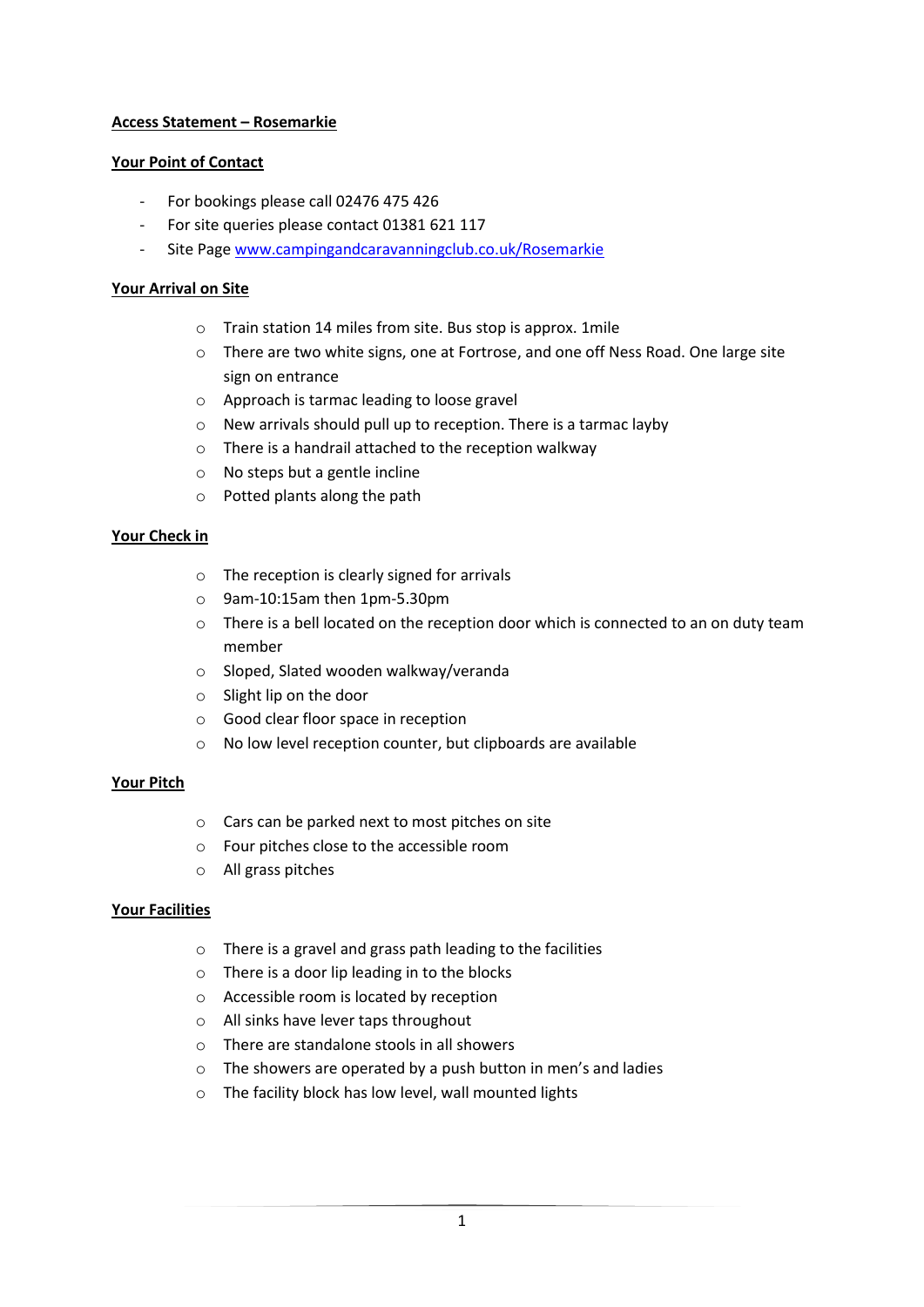## **Your Accessible Facilities**

- o There is a sloping slated wooden ramp leading to the accessible facility
- o There are handrails leading to the accessible facility
- o There is sloped door lip access in to the accessible facility
- o There are handrails next to the toilet
- o There is a regular size flush handle
- o There is transfer space to the left of the toilet
- o The wash basin cannot be reached from the toilet
- o The washbasin has larger than normal lever top taps
- o There is a hand dryer located in the room
- o There is a low level mirror above the sink
- o The shower has a handrail
- o The shower is dial operated
- o The shower is open access, not a cubicle
- o The shower head is height adjustable
- o The floor is nonslip
- o There is a hair dryer
- $\circ$  There is an emergency cord next to the toilet and in the shower. Both can be reached from the floor
- o The emergency alarm can be heard from both staff pitches and also reception
- $\circ$  The accessible room can be accessed with a key available from reception on arrival

### **Your Laundry and Food Preparation Areas**

- o The laundry and food preparation areas both have level access
- o The approach path is concrete
- o The taps are screw top
- o The washing machine is front loading and can be reached from the floor
- o The tumble dryer is front loading and can be reached from the floor
- o There is a wall mounted iron
- o There are both indoor and outdoor washing up facilities available
- o All washing up sinks have screw top taps
- o There is one low level sink in the indoor washing up area